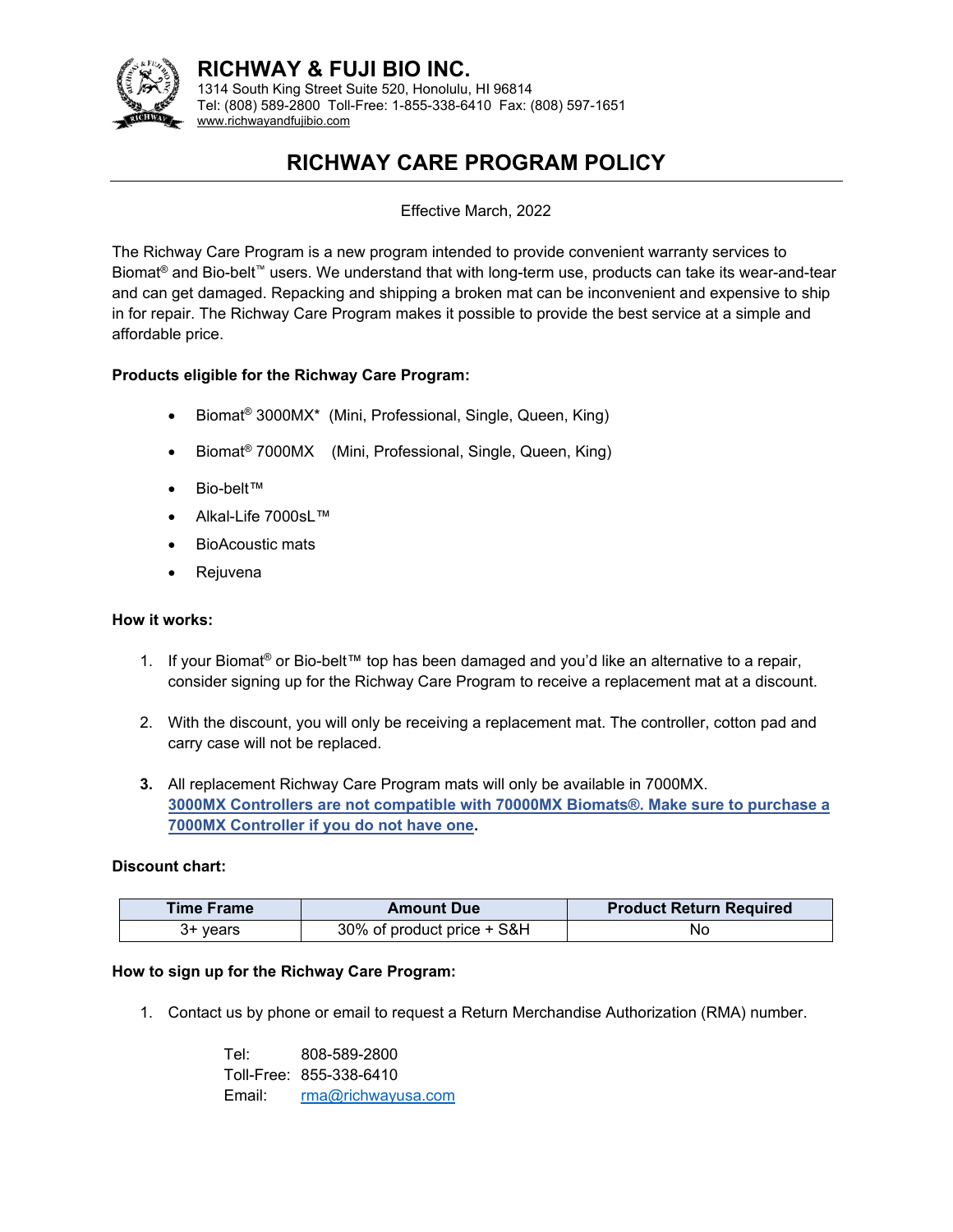- 2. Be prepared to provide the following information:
	- Richway Invoice (RI) number from your purchase
	- Name of the original purchaser
	- Product's Serial Number (For 7000MX Biomats<sup>®)</sup>
- 3. We will send you a Richway Care Program Agreement Form. Please complete and sign the form and return via email or mail.
	- If you are sending the Richway Care Program Agreement Form and/or a check payment by mail, please mail to:

Richway & Fuji Bio Inc. 1314 South King Street Suite 520 Honolulu, HI 96814

 Make checks payable to **Richway & Fuji Bio Inc.** and indicate the RMA number in the reference section.

# **How to send in your product: (if you require to send the product)**

- 1. Pack your items for return. (Make sure the RMA number you get assigned on the package)
	- Pack items securely.
	- Write or print the RMA number on the outside of the package. The RMA number should be legible and in a visible area.
		- Note: Products shipped to us without an RMA number will be refused and/or returned to the sender. Richway will not be responsible for packages that are shipped without an RMA number.
- 2. Ship your product, postage paid to:

Richway & Fuji Bio Inc. 1314 South King Street, Suite 520 Honolulu, Hawaii 96814

- Package(s) must have a tracking number. UPS, FedEx and USPS shipments can be tracked.
- If sending via USPS, you may ensure your product at your discretion, but the insurance receipt cannot be used for tracking.
	- o Any package(s) shipped to Richway are considered the customer's property and responsibility until it is received. The customer is responsible for monitoring and ensuring their shipment is received by Richway. Please keep your tracking number on record to monitor your shipment.
- Please do not enclose your Richway Care Program Agreement Form and/or check payment with the product.

\* Richway & Fuji Bio Inc. reserves the right to change any of the terms and conditions contained in this Richway Care Program Policy, at any time and in its sole discretion. Any changes will be effective immediately upon posting of the revisions on the Site. You are responsible for reviewing the notice and any applicable changes. Changes may be posted without notice to you.